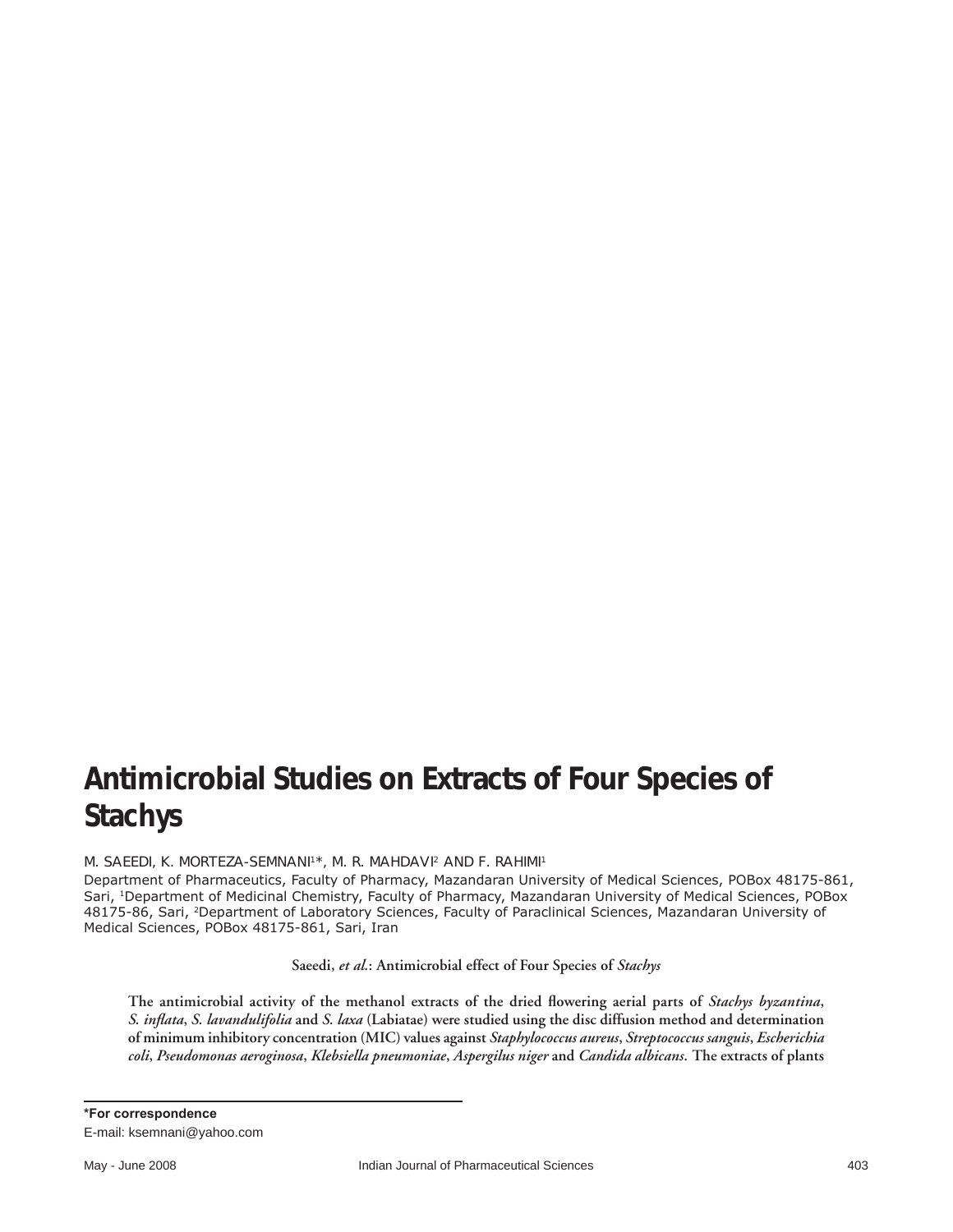**exhibited concentration-dependent antibacterial activity against the bacteria tested. The extracts were more active against Gram-positive microorganisms. The extracts, however, did not show any antifungal activity.** 

**Key words: Antimicrobial, extract,** *Stachys***, MIC**

The sub cosmopolitan genus *Stachys* compromises more than 270 species and is justifiably considered as one of the largest genera of the Labiatae<sup>1</sup>. The genus *Stachys* includes 34 species in Iran<sup>2</sup>. Phytochemical investigations of *Stachys* species have shown the occurrence of flavonoids, diterpenes, phenyl ethanoid glycosides and saponins<sup>3</sup>. Plants of this genus have long been applied to treat genital tumors, sclerosis of the spleen, inflammatory tumors and cancerous ulcers<sup>4</sup>. S. *byzantina* C. Koch. (syn. S. *lanata* Jacq.), *S. infl ata* Benth., *S. lavandulifolia* Vahl and *S. laxa* Boiss. and Buhse are aromatic plants, which grow in Azerbaijan, Golestan, Khorasan, Mazandaran and Tehran provinces of Iran<sup>5</sup>. A bibliographical survey showed that there were no reports on the antimicrobial activity of these species. In continuation of studies of Iranian species of the Labiatae family, we have had occasion to investigate the antimicrobial activity of *S. byzantina*, *S. inflata*, *S. lavandulifolia* and *S. laxa*.

The flowering aerial parts of *S. byzantina*, *S. inflata*, *S. lavandulifolia* and *S. laxa* were collected in May 2004 from the suburb of Behshahr, Mazandaran province, North of Iran and identified at the Department of Botany, Research Center of Natural Resources of Mazandaran). Voucher specimens (herbarium No. 151, 152, 154 and 155) were deposited in the Herbarium of the Department of Botany, Research Center of Natural Resources of Mazandaran. Dried plant materials were ground to fine powder. One hundred grams of the each powders were extracted twice with methanol. The extacts were evaporated to dryness at 40º, and stored in 4º.

*Staphylococcus aureus* PTCC 1112, *Streptococcus sanguis* PTCC 1449, *Escherichia coli* PTCC 1330, *Pseudomonas aeroginosa* PTCC 1074, *Klebsiella pneumoniae* PTCC 1053, *Aspergilus niger* PTCC 5011 and *Candida albicans* PTCC 5027 were used for testing the antimicrobial activity. *In vitro* antimicrobial studies were carried out by the disc diffusion method and minimum inhibitory concentration (MIC) values were determined against test microorganisms<sup>6</sup>. In the disc diffusion method, extracts were dissolved

in methanol and applied to a 6 mm diameter paper disc. The extracts were tested at 10, 50, 100, 250, 500, 750 and 1000 μg/disc. Inhibition zone diameters were measured after 24 h. Gentamicin (50 μg/disc), amikacin (3 μg/disc) and amphotericin B (100 μg/disc, Sigma) were used as positive controls. MICs were determined by the dilution method at concentrations of  $10 \mu g/ml$  to 25 mg/ml of culture medium<sup>6</sup>. Gentamicin  $(2 \text{ mg/ml})$  and amphotericin B  $(100 \text{ µg/ml})$  were used as positive controls.

The yield of methanol extracts of *Stachys byzantina*, *S. infl ata*, *S. lavandulifolia* and *S. laxa* was 14.1%, 14.3%, 10.1% and 10.6% w/w, respectively. Tables 1 and 2 gives a summary of the results of the antimicrobial effects and MICs of *Stachys* species investigated. The methanol extracts of the dried flowering aerial parts of *S. byzantina*, *S. inflata*, *S. lavandulifolia* and *S. laxa* exhibited concentrationdependent antibacterial activity against bacteria tested. The methanol extracts were more active against Gram-positive microorganisms (*Streptococcus sanguis* and *Staphylococcus aureus*). The extracts, however, did not show antifungal activity.

In 2004 and 2005, the antimicrobial activity of some endemic *Stachys* species including *S. sivasica*, *S. anamurensis*, *S. cydnia*, *S. aleurites* and *S. pinardii* was reported; the methanol extracts of *Stachys* L. were effective only against bacteria tested<sup>7,8</sup>. In 2005, essential oils and ethanol extracts from the leaves and/or roots of 35 medicinal plants commonly used in Brazil were screened for anti*Candida albicans* activity; essential oils from 13 plants including *S. byzantina* showed anti-*Candida* activity; the ethanol extract was not effective at any of the concentrations tested<sup>9</sup>.

In the present study, the results concluded that the methanol extracts of these plants have a potential as source of antibacterial agent of natural origin. Preliminary phytochemical studies showed that the aerial parts of the genus *Stachys* contain flavonoids. Flavonoids may be responsible for their antibacterial activity.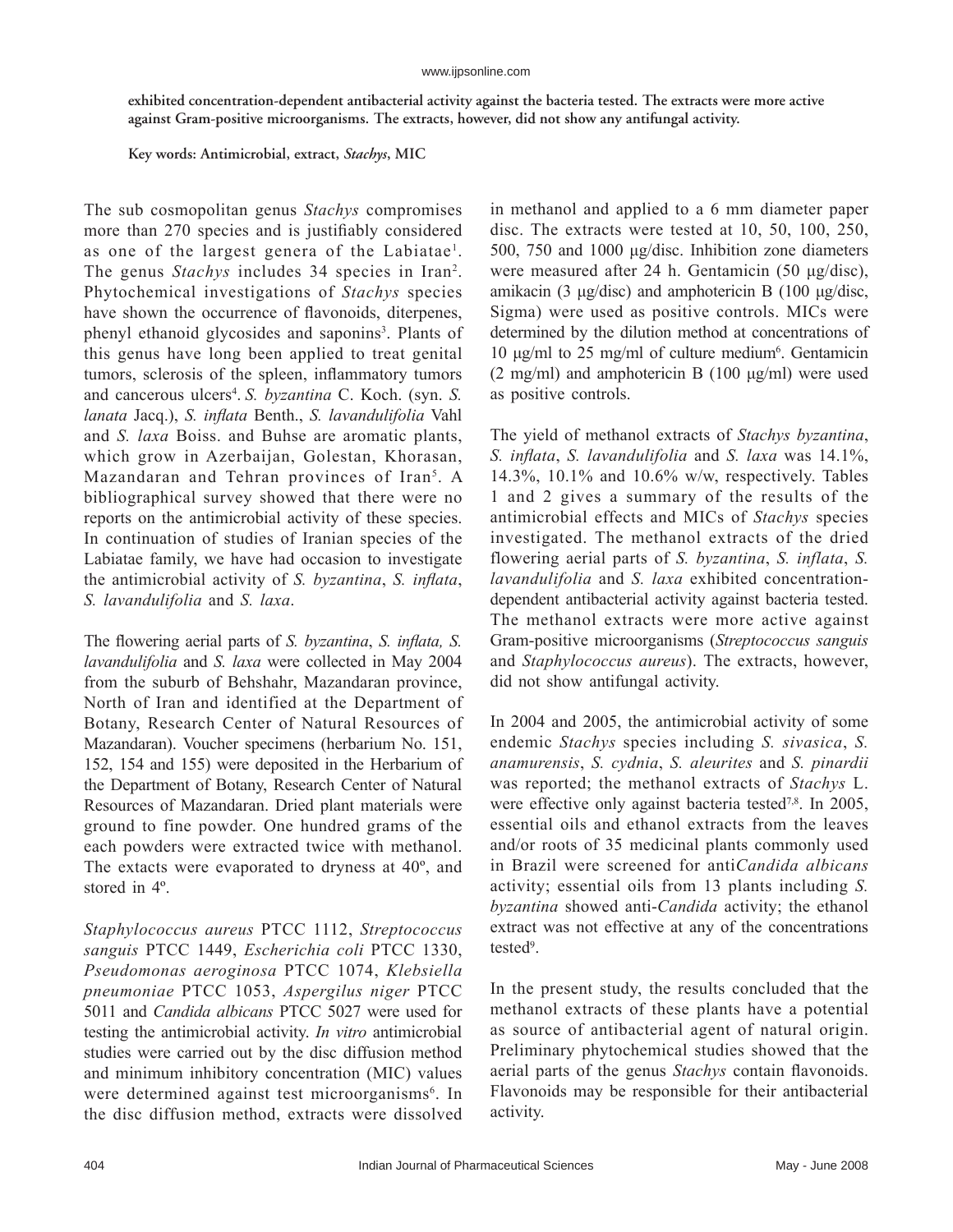| Sample            | Con.<br>(µg/disc) | Diameter of zone of inhibition (mm)<br><b>Bacteria</b> |      |      |                |        |  |
|-------------------|-------------------|--------------------------------------------------------|------|------|----------------|--------|--|
|                   |                   |                                                        |      |      |                |        |  |
|                   |                   | S. byzantina                                           | 10   |      | $\blacksquare$ | $\sim$ |  |
| 50                |                   |                                                        | 8.7  |      |                |        |  |
| 100               | 8.6               |                                                        | 10.1 | 8.5  |                |        |  |
| 250               | 9.6               |                                                        | 11.7 | 9.5  |                | 8.8    |  |
| 500               | 10.9              |                                                        | 12.7 | 11.1 |                | 10.1   |  |
| 750               | 12.2              |                                                        | 13.8 | 13.3 | 8.8            | 11.3   |  |
| 1000              | 13.4              |                                                        | 15.0 | 14.5 | 10.2           | 13.4   |  |
| S. inflata        | 10                |                                                        |      |      |                |        |  |
|                   | 50                |                                                        |      |      |                |        |  |
|                   | 100               |                                                        |      |      |                |        |  |
|                   | 250               | 8.3                                                    | 8.6  |      | 9.0            | 8.7    |  |
|                   | 500               | 9.4                                                    | 9.8  | 8.8  | 10.2           | 9.5    |  |
|                   | 750               | 10.8                                                   | 11.2 | 9.6  | 11.3           | 10.7   |  |
|                   | 1000              | 11.9                                                   | 12.4 | 10.7 | 12.7           | 11.7   |  |
| S. lavandulifolia | 10                |                                                        |      |      |                |        |  |
|                   | 50                |                                                        | 8.6  |      |                |        |  |
|                   | 100               |                                                        | 9.5  |      |                | 8.5    |  |
|                   | 250               |                                                        | 10.9 | 8.5  | 8.6            | 9.3    |  |
|                   | 500               | 8.6                                                    | 11.7 | 9.5  | 9.7            | 10.9   |  |
|                   | 750               | 9.5                                                    | 13.5 | 10.6 | 10.9           | 11.8   |  |
|                   | 1000              | 11.6                                                   | 15.3 | 12.1 | 12.4           | 12.9   |  |
| S. laxa           | 10                |                                                        |      |      |                |        |  |
|                   | 50                |                                                        |      |      |                |        |  |
|                   | 100               | 8.6                                                    |      |      |                |        |  |
|                   | 250               | 10.0                                                   | 8.6  |      | 8.5            |        |  |
|                   | 500               | 11.5                                                   | 10.0 |      | 9.8            | 8.5    |  |
|                   | 750               | 13.2                                                   | 11.3 |      | 11.6           | 10.1   |  |
|                   | 1000              | 14.2                                                   | 13.4 |      | 12.6           | 12.2   |  |
| Gentamicin        | 50                | 37.3                                                   | 24.0 | 31.6 | 31.0           | 28.0   |  |
| Amikacin          | 3                 | 24.9                                                   | 19.9 | 23.8 | 15.8           | 18.0   |  |
| Amphotericin B    | 100               | ÷,                                                     | ä,   |      |                |        |  |

## **TABLE 1: ANTIMICROBIAL ACTIVITY OF THE METHANOL EXTRACTS OF** *STACHYS BYZANTINA***,** *S. INFLATA***,**  *S. LAVANDULIFOLIA* **AND** *S. LAXA***\***

\*Zone of inhibition, including the diameter of the filter paper disc (6 mm); mean value of eight independent experiments; gentamicin, amikacin and amphotericin B were used as positive controls; - no inhibition.

## **TABLE 2: MINIMUM INHIBITORY CONCENTRATION (MIC) OF** *STACHYS BYZANTINA***,** *S. INFLATA***,** *S. LAVANDULIFOLIA*  **AND** *S. LAXA***\***

| Sample            | MIC (mg/ml)<br>Bacteria |    |                |    |    |     |  |  |
|-------------------|-------------------------|----|----------------|----|----|-----|--|--|
|                   |                         |    |                |    |    |     |  |  |
|                   | S. byzantina            | 10 | 10             | 25 | 40 | -40 |  |  |
| S. inflata        | 10                      | 10 | 40             | 40 | 40 |     |  |  |
| S. lavandulifolia | 40                      | 10 | 25             | 25 | 25 |     |  |  |
| S. Jaxa           | 10                      | 25 | $\overline{a}$ | 40 | 40 |     |  |  |

\*All determinations were done in triplicate; gentamicin (2 mg/ml) and amphotericin B (100 µg/ml) were used as positive controls

## **REFERENCES**

- 1. Skaltsa HD, Mavrommati A, Constantinidis T. A chemotaxonomic investigation of volatile constituents in *Stachys* subsect: Swainsonianeae (Labiatae). Phytochemistry 2001;57:235-44.
- 2. Mozaffarian V. A dictionary of Iranian plant names, Iran: Farhang Moaser Press; 1996.
- 3. Khanavi M, Sharifzadeh M, Hadjiakhoondi A, Shafiee A. Phytochemical investigation and anti-inflammatory activity of aerial parts of *Stachys byzantina* C. Koch. J Ethnopharmacol 2005;97:463-8.
- 4. Skaltsa HD, Lazari DM, Chinou IB, Loukis AE. Composition and antibacterial activity of the essential oils of *Stachys candida* and *S. chrysantha* from Southern Greece*.* Planta Med 1999;65:255-6.
- 5. Rechinger KH. Flora Iranica. Austria: Akademische Druck-U. Verlagsanstalt; No. 150, 1982.
- 6. Morteza-Semnani K, Saeedi M, Mahdavi MR, Rahimi F. Antimicrobial studies on extracts of three species of *Phlomis*. Pharm Biol 2006;44:426-9.
- 7. Dulger B, Gonuz A. Antimicrobial activity of some endemic *Verbascum*, *Salvia* and *Stachys*. Pharm Biol 2004;42:301-4.
- 8. Dulger B, Ugurlu E, Aki C, Suerdem TB, Camdeviren A, Tazeler